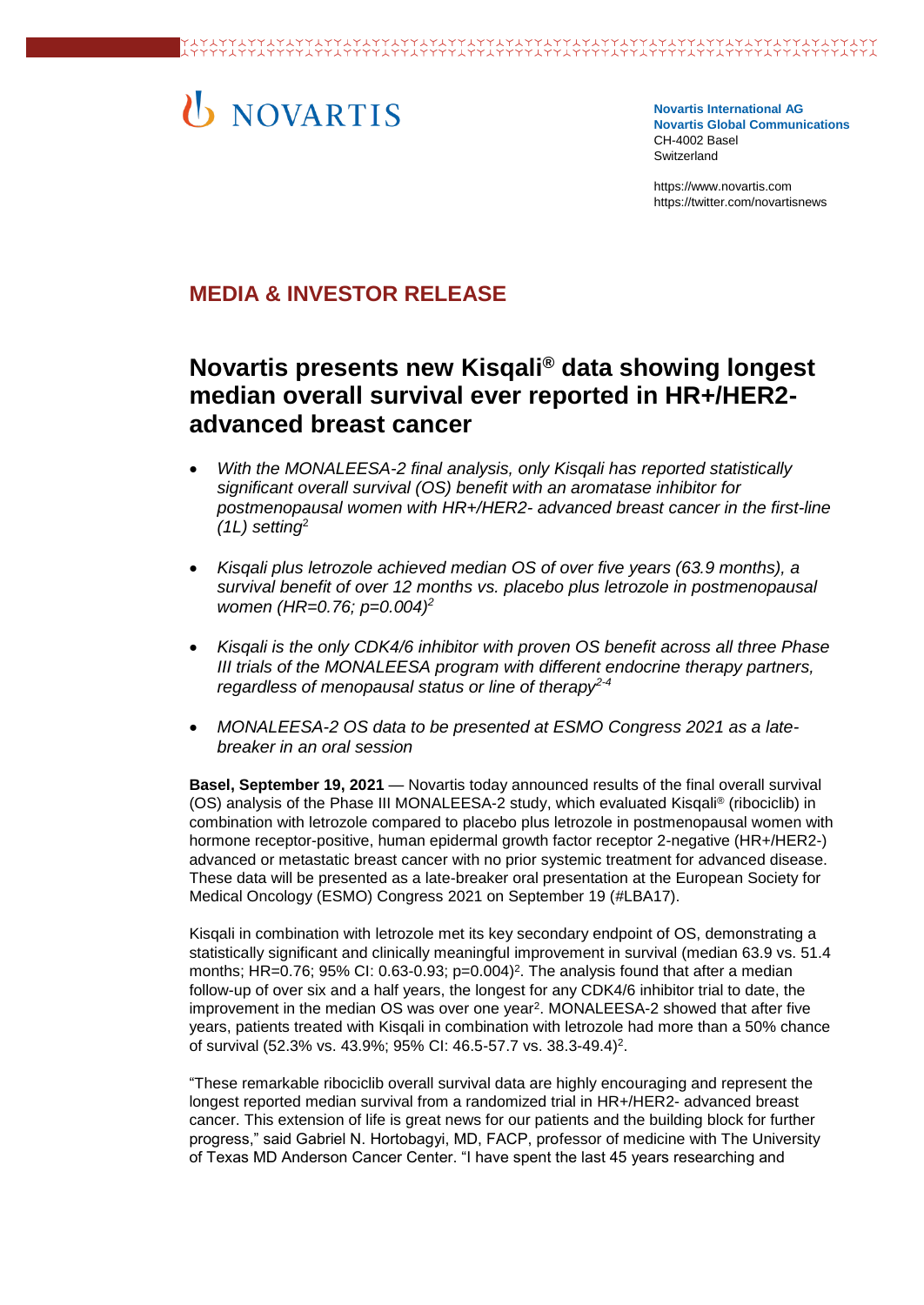increasing our scientific understanding of breast cancer, so it is incredibly rewarding to see just how far we've come."

In MONALEESA-2, a 12-month delay in time to chemotherapy was observed with Kisqali (median 50.6 vs. 38.9 months; HR=0.74; 95% CI: 0.61-0.91) compared to those taking letrozole alone<sup>2</sup>. With this longer follow-up, no new safety signals were observed; adverse events were consistent with previously reported Phase III trial results for Kisqali.

"As we reimagine medicine and strive for cures, our MONALEESA program continues to push boundaries by demonstrating that Kisqali is unique in its ability to give people living with advanced breast cancer more time," said Susanne Schaffert, PhD, President, Novartis Oncology. "Our mission is to improve and extend the lives of those with cancer. For people with HR+/HER2- advanced breast cancer, these data are not just numbers and may mean more life milestones — yet, we will not rest as we continue to investigate the full potential that Kisqali can bring to patients."

In MONALEESA-2, the primary endpoint progression-free survival (PFS) was met at the initial analysis [median PFS; 95% CI (19.3 months - not reached) vs. 14.7 months (13.0 - 16.5 months); HR=0.556; p=0.00000329]<sup>5</sup>. These new OS results mark the third statistically significant and clinically meaningful survival benefit achieved by Kisqali in the MONALEESA program. Novartis will submit the data to global health authorities to support label updates.

"When treatment offers long overall survival—and in this case, the longest ever reported in HR+/HER2- advanced breast cancer—patients have more time to be with family and loved ones and to pursue whatever makes them happy. These data offer new hope for people with advanced or metastatic breast cancer, which remains the leading cause of cancer death in women worldwide," said Shirley A. Mertz, President, Metastatic Breast Cancer Network (MBCN).

Visit<https://www.hcp.novartis.com/virtual-congress/esmo-2021/> for the latest information from Novartis, including our commitment to the Oncology community, and access to our ESMO2021 Virtual Scientific Program data presentations (for registered participants).

#### **About Kisqali® (ribociclib)**

Kisqali is the CDK4/6 inhibitor with the largest body of clinical trial evidence demonstrating consistent and superior overall survival benefit compared to endocrine therapy alone. Overall survival results from MONALEESA-7 and MONALEESA-3 were presented at ASCO 2019 and ESMO 2019 respectively, as well as published in the *New England Journal of Medicine*, with updated exploratory analyses presented at SABCS 2020 and ASCO 2021, demonstrating Kisqali plus endocrine therapy significantly extends life in pre/perimenopausal or postmenopausal women with HR+/HER2- advanced breast cancer<sup>3,4,6,7</sup>.

Kisqali is approved by the US Food and Drug Administration (FDA) and by the European Commission (EC) as initial endocrine-based therapy for postmenopausal women with HR+/HER2- locally advanced or metastatic breast cancer in combination with an aromatase inhibitor. Kisqali in combination with an aromatase inhibitor is approved for the treatment of pre-, peri- or postmenopausal women as initial endocrine-based therapy, and also indicated for use in combination with fulvestrant as both first- or second-line therapy in postmenopausal women by the FDA and by the EC<sup>9</sup>. Kisqali is approved in over 95 countries<sup>1</sup>.

Novartis is continuing to reimagine cancer with additional trials of Kisqali. NATALEE is a large confirmatory clinical trial of Kisqali with endocrine therapy in the adjuvant treatment of HR+/HER2- early breast cancer being conducted in collaboration with Translational Research In Oncology (TRIO)<sup>10</sup>. Novartis is also collaborating with SOLTI, who is leading the Phase III HARMONIA clinical trial evaluating Kisqali compared to palbociclib in patients with HR+/HER2- advanced breast cancer with aggressive tumor biology, defined as HER2 enriched<sup>1</sup> .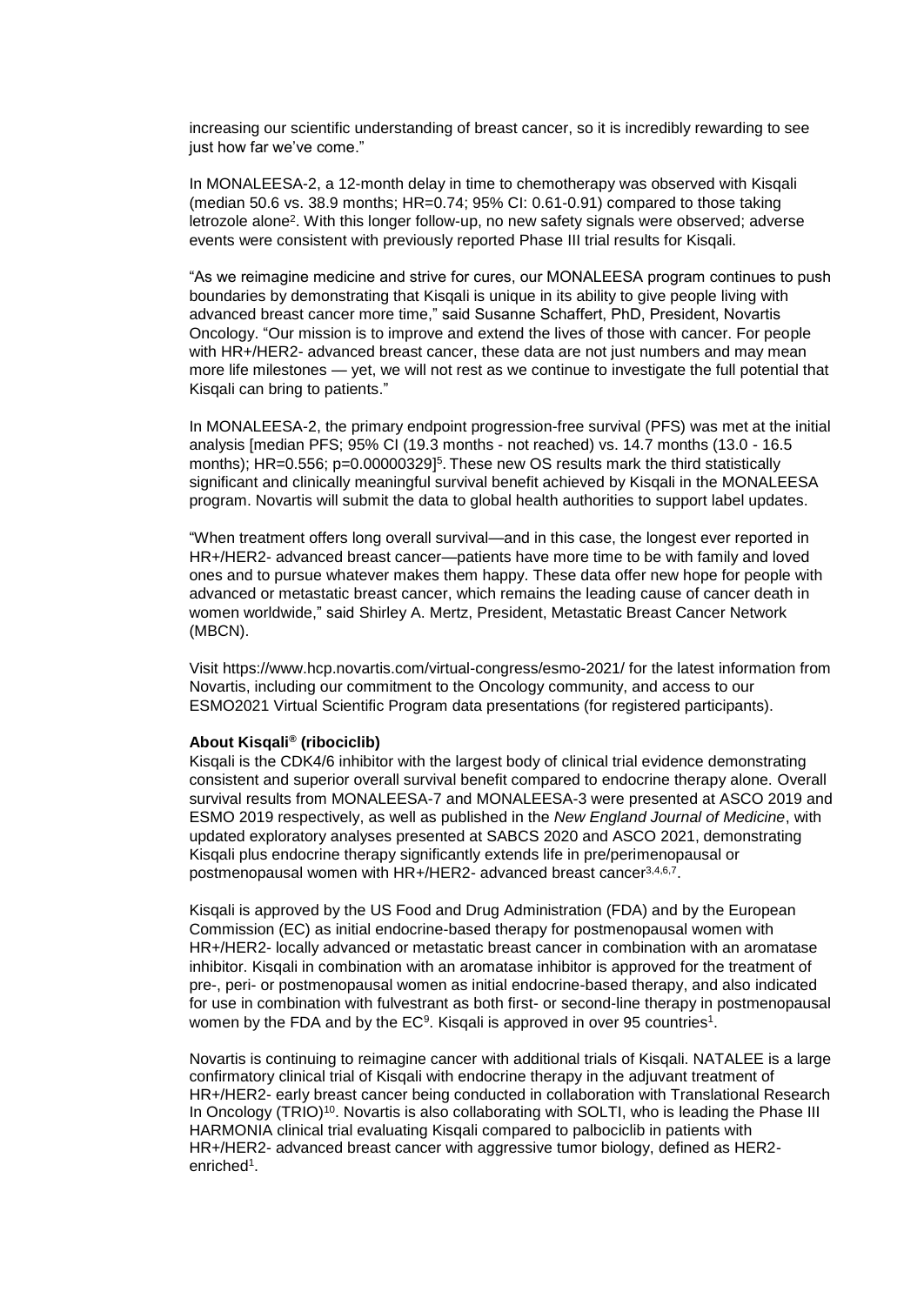Kisqali was developed by the Novartis Institutes for BioMedical Research (NIBR) under a research collaboration with Astex Pharmaceuticals.

#### **About Novartis in Advanced Breast Cancer**

Novartis tackles breast cancer with superior science, collaboration and a passion for transforming patient care. We've taken a bold approach to our research by including patient populations often neglected in clinical trials, identifying new pathways or mutations that may play a role in disease progression and developing therapies that not only maintain, but also improve, quality of life for patients. Our priority over the past 30 years and today is to deliver treatments proven to improve and extend lives for those diagnosed with advanced breast cancer.

#### **Important Safety Information from the Kisqali EU SmPC**

Kisqali® (ribociclib) is a prescription medicine approved in combination with an aromatase inhibitor as initial endocrine - based therapy in women with hormone receptor (HR)-positive, human epidermal growth factor receptor 2 (HER2)-negative advanced or metastatic breast cancer or fulvestrant as initial endocrine - based therapy or following disease progression on endocrine therapy in postmenopausal women with hormone receptor (HR)-positive, human epidermal growth factor receptor 2 (HER2)-negative advanced or metastatic breast cancer. It is not known if Kisqali is safe and effective in children or adolescents. Kisqali can cause a heart problem known as QT prolongation. This condition can cause an abnormal heartbeat and may lead to death. Kisqali is not indicated for concomitant use with tamoxifen due to an increased risk of QT prolongation. Patients should tell their health care provider right away if they have a change in their heartbeat (a fast or irregular heartbeat), or if they feel dizzy or faint. Kisqali can cause serious liver problems. Patients should tell their health care provider right away if they get any of the following signs and symptoms of liver problems: yellowing of the skin or the whites of the eyes (jaundice), dark or brown (tea-colored) urine, feeling very tired, loss of appetite, pain on the upper right side of the stomach area (abdomen), and bleeding or bruising more easily than normal. Low white blood cell counts are very common when taking Kisqali and may result in infections that may be severe. Patients should tell their health care provider right away if they have signs and symptoms of low white blood cell counts or infections such as fever and chills. Before taking Kisqali, patients should tell their health care provider if they are pregnant, or plan to become pregnant as Kisqali can harm an unborn baby. Females who are able to become pregnant and who take Kisqali should use highly effective birth control during treatment and for at least 3 weeks after the last dose of Kisqali. Do not breastfeed during treatment with Kisqali and for at least 3 weeks after the last dose of Kisqali. Patients should tell their health care provider about all of the medicines they take, including prescription and over-the-counter medicines, vitamins, and herbal supplements since they may interact with Kisgali. Patients should avoid grapefruit or grapefruit juice while taking Kisqali. The most common side effects (incidence >=20%) include infections, white blood cell count decreases, headache, cough, nausea, tiredness, diarrhea, vomiting, constipation, hair loss and rash. The most common Grade 3/4 side effects (incidence >5%) were infections, low neutrophils, low leukocytes, low red blood cells, abnormal liver function tests, low lymphocytes, low phosphate levels and vomiting. Abnormalities were observed in hematology and clinical chemistry laboratory tests.

Please see full Prescribing Information for Kisqali, available at [www.Kisqali.com.](http://www.kisqali.com/)

#### **Disclaimer**

This press release contains forward-looking statements within the meaning of the United States Private Securities Litigation Reform Act of 1995. Forward-looking statements can generally be identified by words such as "potential," "can," "will," "plan," "may," "could," "would," "expect," "anticipate," "seek," "look forward," "believe," "committed," "investigational," "pipeline," "launch," or similar terms, or by express or implied discussions regarding potential marketing approvals, new indications or labeling for the investigational or approved products described in this press release, or regarding potential future revenues from such products. You should not place undue reliance on these statements. Such forward-looking statements are based on our current beliefs and expectations regarding future events, and are subject to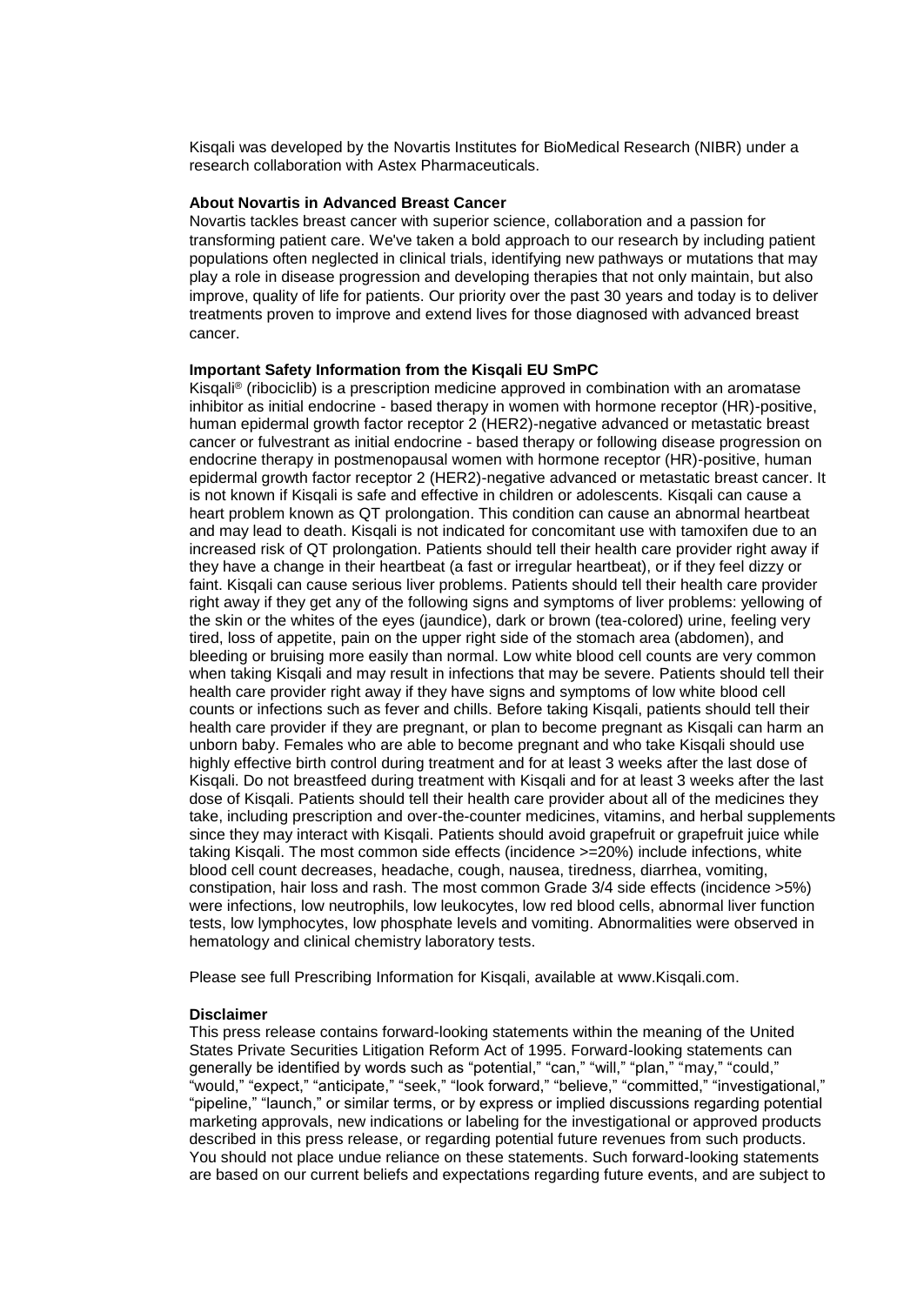significant known and unknown risks and uncertainties. Should one or more of these risks or uncertainties materialize, or should underlying assumptions prove incorrect, actual results may vary materially from those set forth in the forward-looking statements. There can be no guarantee that the investigational or approved products described in this press release will be submitted or approved for sale or for any additional indications or labeling in any market, or at any particular time. Nor can there be any guarantee that such products will be commercially successful in the future. In particular, our expectations regarding such products could be affected by, among other things, the uncertainties inherent in research and development, including clinical trial results and additional analysis of existing clinical data; regulatory actions or delays or government regulation generally; global trends toward health care cost containment, including government, payor and general public pricing and reimbursement pressures and requirements for increased pricing transparency; our ability to obtain or maintain proprietary intellectual property protection; the particular prescribing preferences of physicians and patients; general political, economic and business conditions, including the effects of and efforts to mitigate pandemic diseases such as COVID-19; safety, quality, data integrity or manufacturing issues; potential or actual data security and data privacy breaches, or disruptions of our information technology systems, and other risks and factors referred to in Novartis AG's current Form 20-F on file with the US Securities and Exchange Commission. Novartis is providing the information in this press release as of this date and does not undertake any obligation to update any forward-looking statements contained in this press release as a result of new information, future events or otherwise.

#### **About Novartis**

Novartis is reimagining medicine to improve and extend people's lives. As a leading global medicines company, we use innovative science and digital technologies to create transformative treatments in areas of great medical need. In our quest to find new medicines, we consistently rank among the world's top companies investing in research and development. Novartis products reach nearly 800 million people globally and we are finding innovative ways to expand access to our latest treatments. About 109,000 people of more than 140 nationalities work at Novartis around the world. Find out more at https://www.novartis.com.

Novartis is on Twitter. Sign up to follow @Novartis at **<https://twitter.com/novartisnews>** For Novartis multimedia content, please visit **https:/[/www.novartis.com/news/media-library](http://www.novartis.com/news/media-library)** For questions about the site or required registration, please contact [media.relations@novartis.com](mailto:media.relations@novartis.com)

## **References**<br>1. Novartis Da

- 1. Novartis Data on File. Novartis Pharmaceuticals Corp: 2021.
- 2. Hortobagyi, et al. Overall survival (OS) results from the phase III MONALEESA (ML)-2 trial of postmenopausal patients with hormone receptor positive/human epidermal growth factor receptor 2 negative (HR+/HER2−) advanced breast cancer (ABC) treated with endocrine therapy (ET) ± ribociclib. Presented at the European Society of Medical Oncology (ESMO) Congress, September 16-21, 2021, (Abstract #LBA17).
- 3. Im, S. A. et al. Overall Survival with Ribociclib plus Endocrine Therapy in Breast Cancer. *N Engl J Med* 2019; 381:307-316.
- 4. Slamon DJ, Neven P, Chia S, Fasching PA, De Laurentiis M, Im S-A, et al. Overall survival with ribociclib plus fulvestrant in advanced breast cancer. *N Engl J Med*. 2020;382(6):514–24.
- 5. Hortobagyi G, Stemmer S, Burris H, et al. Ribociclib as First-Line Therapy for HR-Positive, Advanced Breast Cancer. *N Engl J Med.* 2016;375:1738-1748.
- 6. Slamon D, Neven P, Chia S, et al. Updated overall survival (OS) results from the Phase III MONALEESA-3 trial of postmenopausal patients (pts) with HR+/HER2− advanced breast cancer (ABC) treated with fulvestrant (FUL) ± ribociclib (RIB. Presented at the American Society of Clinical Oncology (ASCO) Annual Meeting, June 5, 2021, (Abstract  $\#$ 1001).
- 7. Tripathy D, Im S-A, Colleoni M, et al, Updated overall survival (OS) results from the phase III MONALEESA-7 trial of pre- or perimenopausal patients with HR+/HER2− advanced breast cancer (ABC) treated with endocrine therapy (ET) ± ribociclib. Presented at the San Antonio Breast Cancer Symposium, December 9, 2020. Abstract #PD2-04.
- 8. Ferlay, J, et al. Global Cancer Observatory: Cancer Today. International Agency for Research on Cancer. Available at: https://gco.iarc.fr/today/online-analysistable?v=2020&mode=cancer&mode\_population=continents&population=900&populations=900&key=asr&sex=2& cancer=39&type=1&statistic=5&prevalence=0&population\_group=0&ages\_group%5B%5D=0&ages\_group%5B% 5D=17&group\_cancer=1&include\_nmsc=1&include\_nmsc\_other=1, accessed August 18, 2021.
- 9. Kisqali (ribociclib) Prescribing information. East Hanover, New Jersey, USA: Novartis Pharmaceuticals Corporation; July 2020.